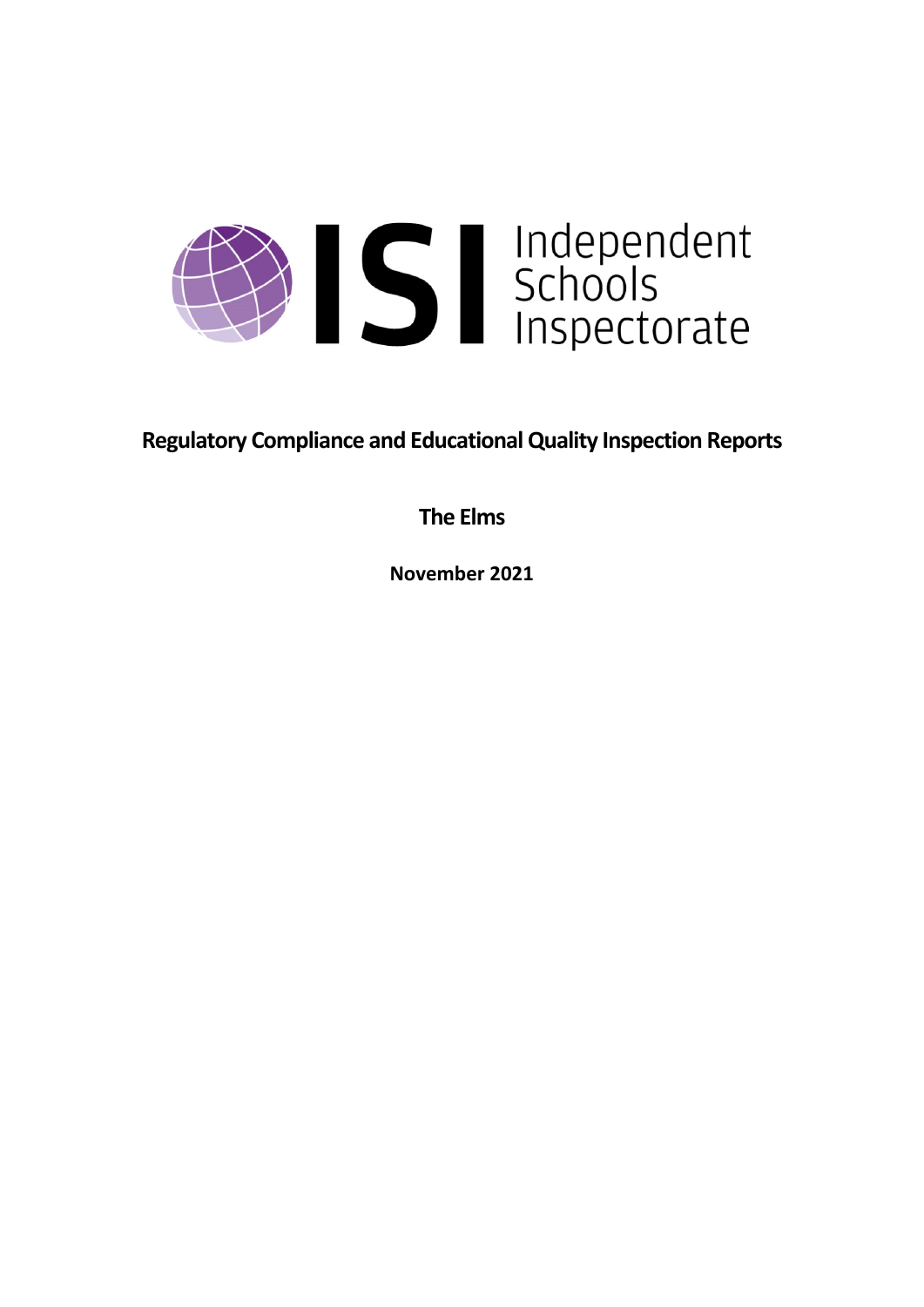# **Contents**

|    | <b>School's Details</b>                                                                                                                                                                                                                                                                                                                    | 3                                       |
|----|--------------------------------------------------------------------------------------------------------------------------------------------------------------------------------------------------------------------------------------------------------------------------------------------------------------------------------------------|-----------------------------------------|
| 1. | <b>Background Information</b>                                                                                                                                                                                                                                                                                                              | 4                                       |
|    | <b>About the school</b>                                                                                                                                                                                                                                                                                                                    | 4                                       |
|    | What the school seeks to do                                                                                                                                                                                                                                                                                                                | 4                                       |
|    | About the pupils                                                                                                                                                                                                                                                                                                                           | 4                                       |
| 2. | <b>Regulatory Compliance Inspection</b>                                                                                                                                                                                                                                                                                                    | 5                                       |
|    | <b>Preface</b>                                                                                                                                                                                                                                                                                                                             | 5                                       |
|    | <b>Key findings</b>                                                                                                                                                                                                                                                                                                                        | 6                                       |
|    | PART 1 - Quality of education provided                                                                                                                                                                                                                                                                                                     | 6                                       |
|    | PART 2 - Spiritual, moral, social and cultural development of pupils                                                                                                                                                                                                                                                                       | 6                                       |
|    | PART 3 - Welfare, health and safety of pupils                                                                                                                                                                                                                                                                                              | 6                                       |
|    | PART 4 - Suitability of staff, supply staff, and proprietors                                                                                                                                                                                                                                                                               | 6                                       |
|    | <b>PART 5 - Premises of and accommodation at schools</b>                                                                                                                                                                                                                                                                                   | 6                                       |
|    | <b>PART 6 - Provision of information</b>                                                                                                                                                                                                                                                                                                   | 7                                       |
|    | PART 7 - Manner in which complaints are handled                                                                                                                                                                                                                                                                                            | 7                                       |
|    | PART 8 - Quality of leadership in and management of schools                                                                                                                                                                                                                                                                                | 7                                       |
|    | The quality and standards of the Early Years Foundation Stage<br>Overall effectiveness: the quality and standards of the early years provision<br>Quality of education<br>Behaviour and attitudes<br>Personal development<br>Leadership and management<br>Compliance with statutory requirements<br>Recommendation for further improvement | 8<br>8<br>8<br>8<br>9<br>10<br>10<br>10 |
| з. | <b>Educational Quality Inspection</b>                                                                                                                                                                                                                                                                                                      | 11                                      |
|    | <b>Preface</b>                                                                                                                                                                                                                                                                                                                             | 11                                      |
|    | <b>Key findings</b>                                                                                                                                                                                                                                                                                                                        | 11                                      |
|    | Recommendation                                                                                                                                                                                                                                                                                                                             | 11                                      |
|    | The quality of the pupils' academic and other achievements                                                                                                                                                                                                                                                                                 | 12                                      |
|    | The quality of the pupils' personal development                                                                                                                                                                                                                                                                                            | 13                                      |
| 4. | <b>Inspection Evidence</b>                                                                                                                                                                                                                                                                                                                 | 16                                      |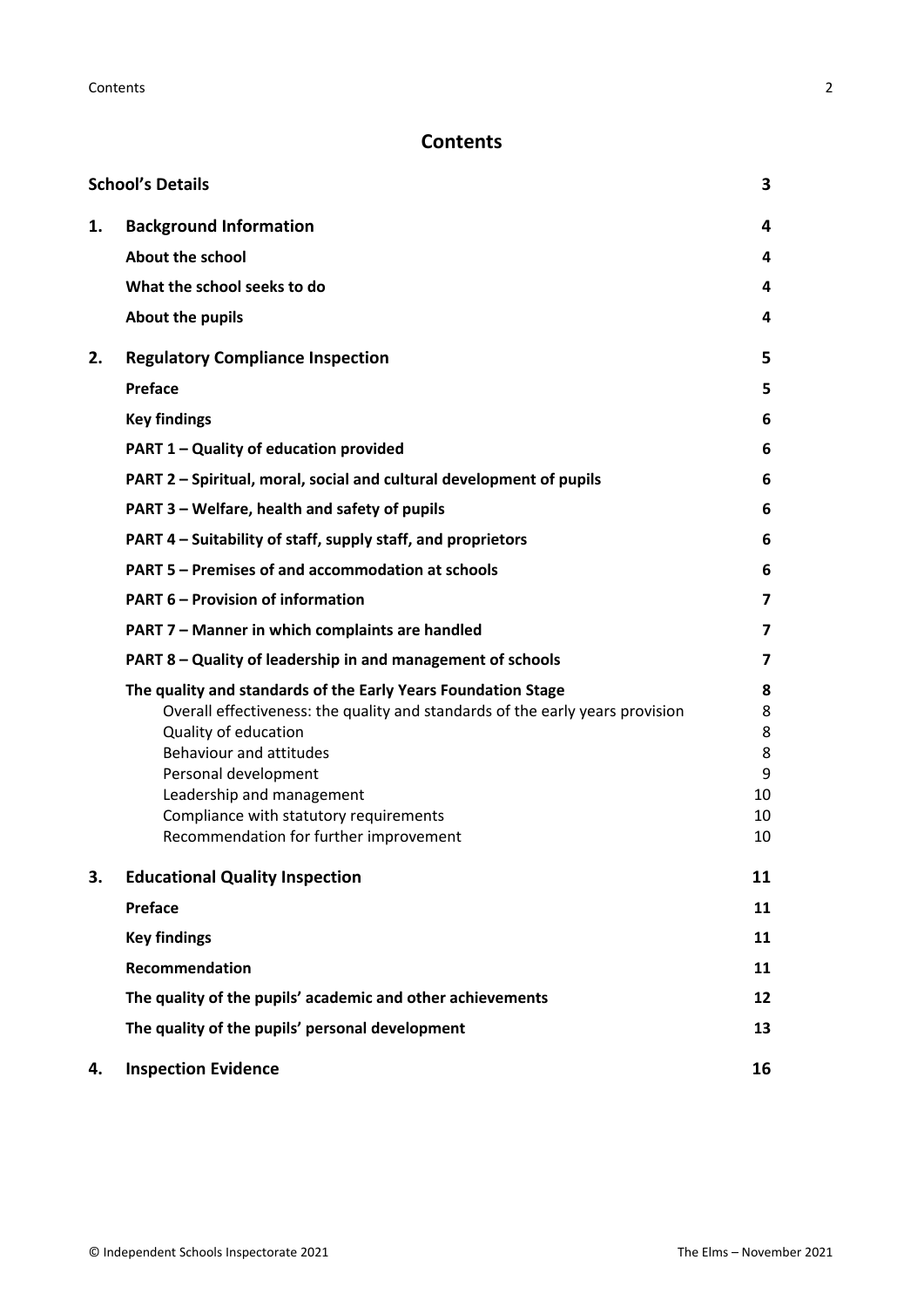| <b>School</b>                          | The Elms                                                                   |     |                   |              |
|----------------------------------------|----------------------------------------------------------------------------|-----|-------------------|--------------|
| <b>DfE</b> number                      | 830/6000                                                                   |     |                   |              |
| <b>Early Years registration number</b> | EY 4344603                                                                 |     |                   |              |
| <b>Registered charity number</b>       | 527180                                                                     |     |                   |              |
| <b>Address</b>                         | The Elms<br>Derby Road<br>Long Eaton<br>Nottinghamshire<br><b>NG10 4AD</b> |     |                   |              |
| Telephone number                       | 0115 8494942                                                               |     |                   |              |
| <b>Email address</b>                   | elmsreception@trentcollege.net                                             |     |                   |              |
| Headteacher                            | Mrs Faith Potter                                                           |     |                   |              |
| <b>Chair of governors</b>              | Mrs Deborah Evans                                                          |     |                   |              |
| Age range                              | 0 to 11 years                                                              |     |                   |              |
| Number of pupils on roll               | 431                                                                        |     |                   |              |
|                                        | Day pupils                                                                 | 430 | <b>Boarders</b>   | $\mathbf{1}$ |
|                                        | <b>Nursery</b>                                                             | 60  | <b>Lower Elms</b> | 128          |
|                                        | <b>Upper Elms</b>                                                          | 243 |                   |              |

**Inspection dates** 2 to 5 November 2021

# <span id="page-2-0"></span>**School's Details**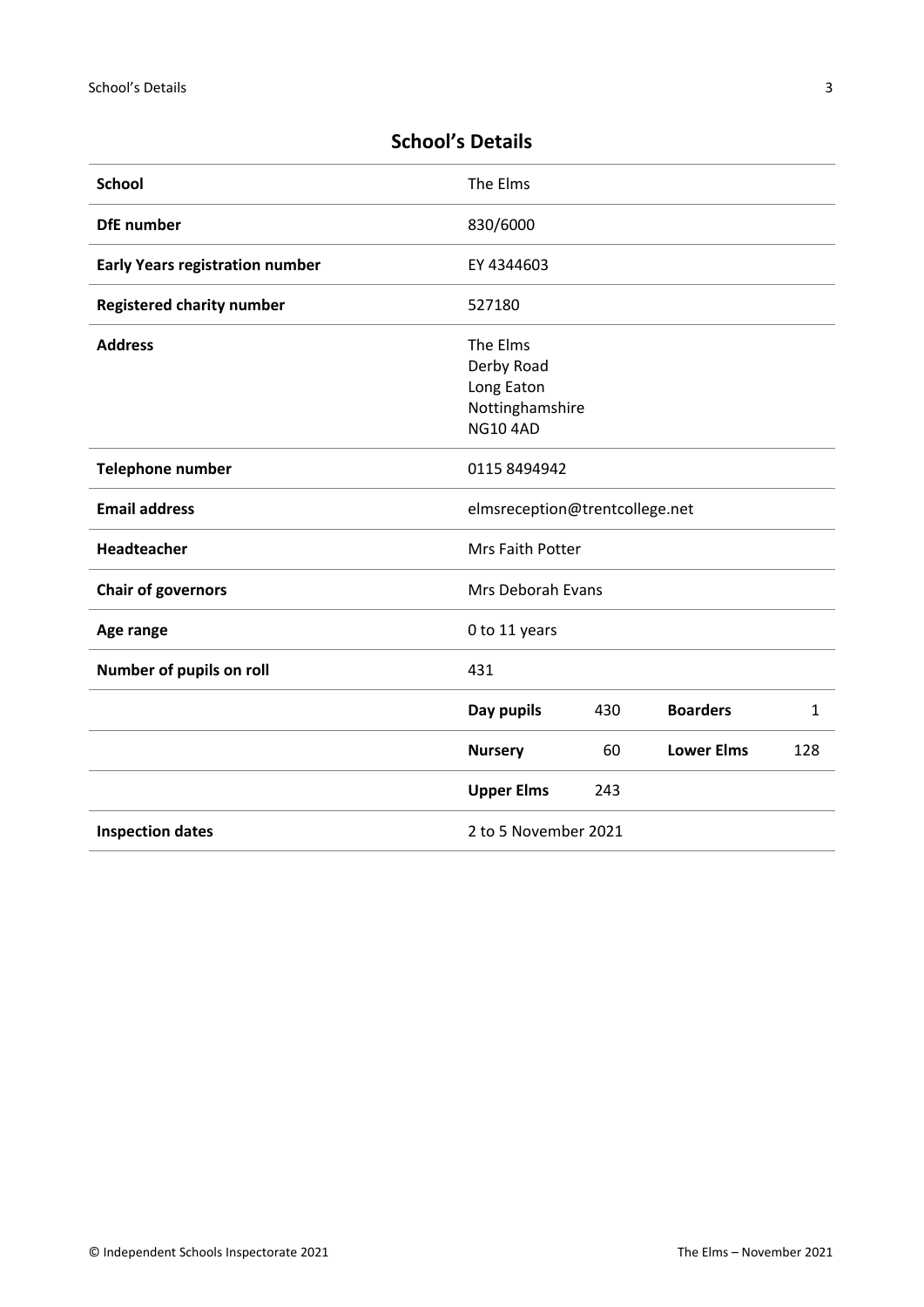# <span id="page-3-0"></span>**1. Background Information**

#### <span id="page-3-1"></span>**About the school**

- 1.1 The Elms School is an independent co-educational day school for pupils aged six weeks to 11 years, founded in 1999 as the junior school to Trent College. The schools share a campus and some facilities, both being owned by Trent College Ltd and governed by its board of trustees.
- 1.2 The school is organised into three phases: the nursery caters for children under the age of 3 years; Lower Elms is for children and pupils aged 4 to 7 years; and Upper Elms is for pupils aged 7 to 11 years. Since the previous inspection a new headteacher has been appointed alongside several new members of the senior leadership team, including the current head of the Early Years Foundation Stage (EYFS).
- 1.3 During the period March to August 2020, the whole school and the Early Years Foundation Stage (EYFS) setting remained open only for children of key workers and vulnerable children.
- 1.4 During this period of closure, the school provided remote learning materials for all pupils.
- 1.5 In the interests of infection control during the COVID-19 (coronavirus) pandemic, inspection evidence was gathered partly remotely and partly on site to reduce contact within the school setting.
- 1.6 In line with the direction given by the Department for Education (DfE) at the time, no evaluation has been made of the nature or effectiveness of any provision made during the period March to August 2020, including its impact on pupils' learning, achievement or personal development. Any concerns relating to pupils' welfare during this period which directly relate to measures implemented by the school have been considered.
- 1.7 During the lockdown period of January to March 2021, Reception to Year 6 pupils other than the children of key workers or vulnerable pupils received remote learning provision at home or with guardians in the case of overseas boarders. Nursery and Pre-school pupils received on site learning throughout this time.
- 1.8 Since 2019, EYFS profiles have not been externally moderated.

#### <span id="page-3-2"></span>**What the school seeks to do**

1.9 The schoolseeksto equip every pupil to achieve their academic, personal development and well-being potential, across a broad range of fields and co-curricular activities, in what it intends to be an inspirational environment that prepares them for the next stage in their education and enables pupils to contribute positively to society and lead a fulfilled life in an evolving world.

#### <span id="page-3-3"></span>**About the pupils**

1.10 Most pupils come from local professional families. Nationally standardised test data provided by the school indicate that the ability of pupils is above average. The school has identified 54 pupils as having special educational needs and/or disabilities, such as dyslexia, who receive additional specialist help. No pupilsin the school have an education, health and care (EHC) plan. English is an additional language for one pupil, whose needs are supported by specialist tuition and by classroom teachers. Data used by the school have identified 139 pupils as being the most able in the school's population, and the curriculum is modified for them.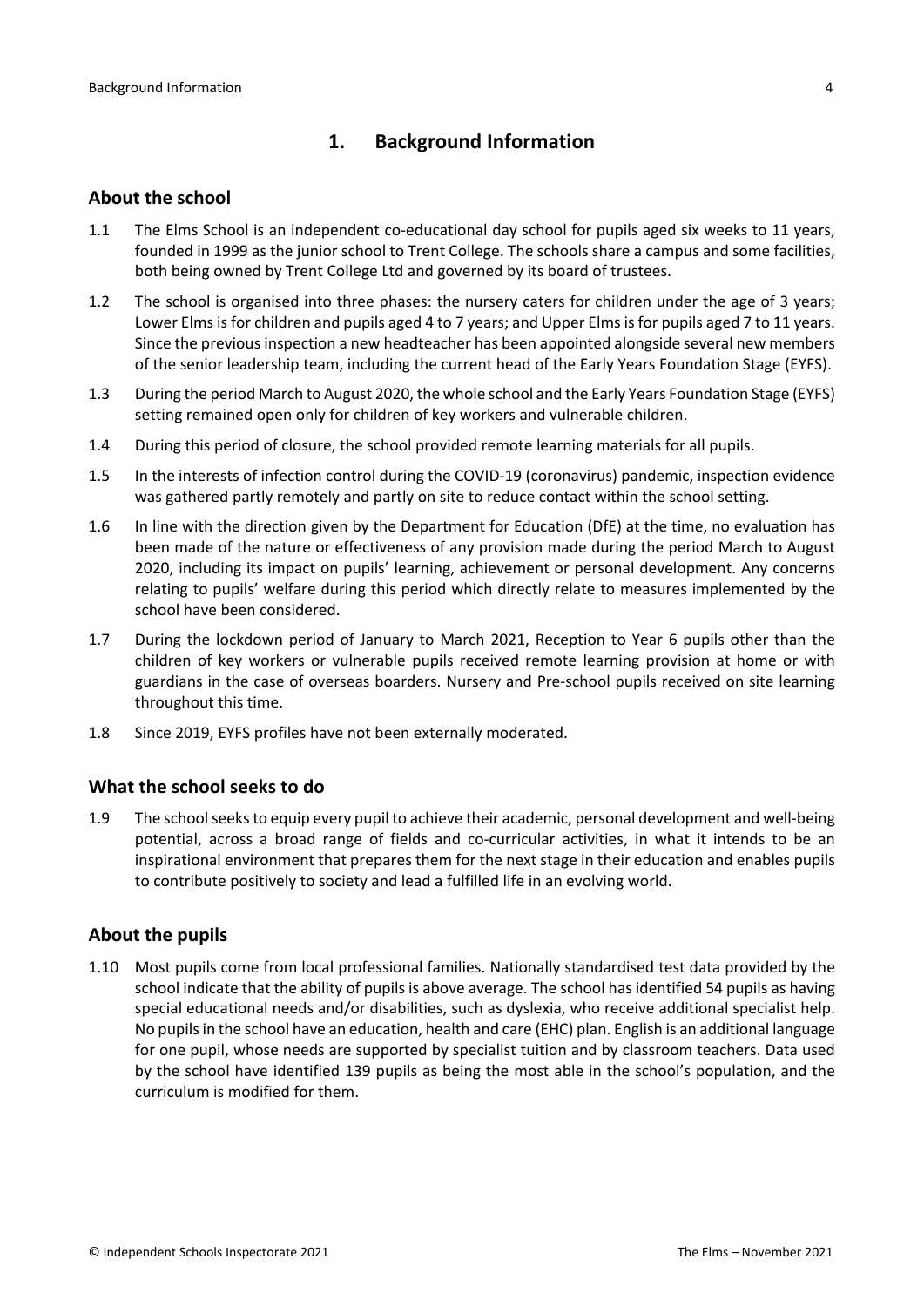# <span id="page-4-0"></span>**2. Regulatory Compliance Inspection**

### <span id="page-4-1"></span>**Preface**

The Independent Schools Inspectorate (ISI) is approved by the Secretary of State to inspect schools which are, or whose heads are, in membership of the associations which form the Independent Schools Council (ISC) and report on the extent to which they meet the Independent School Standards ('the standards') in the Schedule to the Education (Independent School Standards) Regulations 2014. Inspections of schools with early years settings not requiring registration also report whether the school complies with key provisions of the Early Years Foundation Stage statutory framework, and for registered settings the full range of the Early Years Foundation Stage provisions is considered. Additionally, inspections report on the school's accessibility plan under Schedule 10 of the Equality Act 2010 and the ban on corporal punishment under section 548 of the Education Act 1996. Inspections also comment on the progress made to meet any compliance action points set out in the school's most recent statutory inspection.

ISI inspections are also carried out under the arrangements of the ISC Associations for the maintenance and improvement of the quality of their membership.

**Thisis a REGULATORY COMPLIANCE INSPECTION which was combined with an inspection of EDUCATIONAL QUALITY. The COMPLIANCE inspection reports only on the school's compliance with the standards.** The standards represent minimum requirements and judgements are given either as **met** or as **not met**. All schools are required to meet all the standards applicable to them. Where the minimum requirements are not met, this is clearly indicated in the relevant section of the report and the school is required to take the actions specified.

Inspections do not include matters that are outside of the regulatory framework described above, such as: an exhaustive health and safety audit; compliance with data protection requirements; an in-depth examination of the structural condition of the school, its services or other physical features; contractual arrangements with parents; an investigation of the financial viability of the school or its accounting procedures.

Inspectors may be aware of individual safeguarding concerns, allegations and complaints as part of the inspection process. Such matters will not usually be referred to specifically in published reports in this document but will have been considered by the team in reaching its judgements.

Links to the standards and requirements can be found here: The Education [\(Independent](http://www.legislation.gov.uk/uksi/2014/3283/contents/made) School Standards) [Regulations](http://www.legislation.gov.uk/uksi/2014/3283/contents/made) 2014, Early Years Foundation Stage Statutory [Framework.](https://www.gov.uk/government/publications/early-years-foundation-stage-framework--2)

#### **COVID-19: Inspection judgements do not cover the period March to August 2020 inclusive.**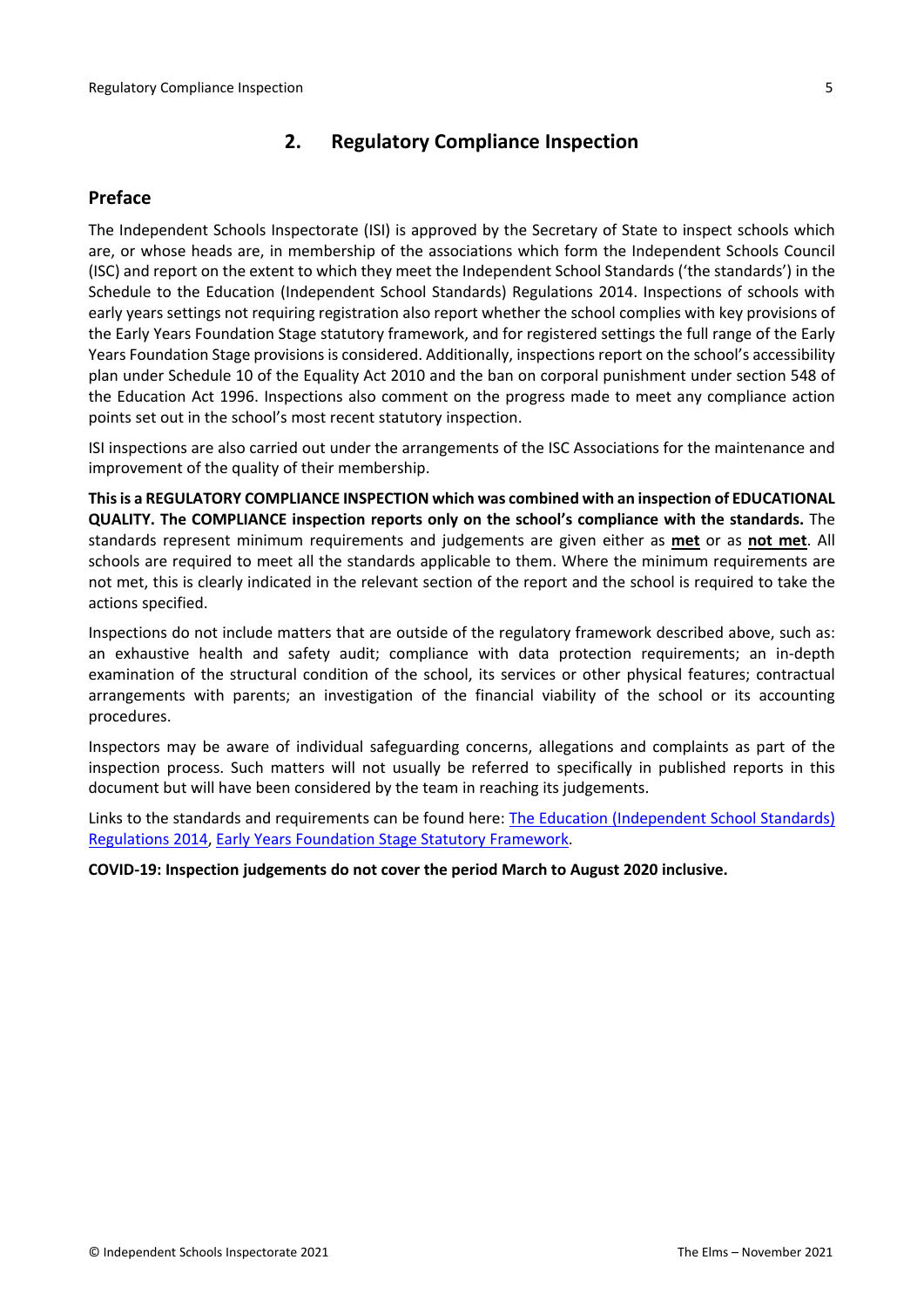### <span id="page-5-0"></span>**Key findings**

**2.1 The school meets the standards in the schedule to the Education (Independent School Standards) Regulations 2014, the requirements of the statutory framework for the Early Years Foundation Stage, and associated requirements and no further action is required as a result of this inspection.**

### <span id="page-5-1"></span>**PART 1 – Quality of education provided**

- 2.2 The school's own framework for assessment confirms that teaching enables pupils to make good progress in the context of Part 1 paragraph 3(a).
- 2.3 The curriculum is documented, supported by appropriate plans and schemes of work for the pupils and covers the required breadth of material. The teaching enables pupils to make good progress, encompasses effective behaviour management and is supported by suitable resources. A suitable framework for the assessment of pupils' performance is in place.
- 2.4 Pupils receive relationships education in the junior school, except in so far as they are lawfully excused. The school has consulted parents and published a written statement of its policy which has regard to the relevant statutory guidance.
- **2.5 The standards relating to the quality of education [paragraphs 1–4] are met.**

# <span id="page-5-2"></span>**PART 2 – Spiritual, moral, social and cultural development of pupils**

- 2.6 Principles and values are actively promoted which facilitate the personal development of pupils as responsible, tolerant, law-abiding citizens.
- **2.7 The standard relating to spiritual, moral, social and cultural development [paragraph 5] is met.**

### <span id="page-5-3"></span>**PART 3 – Welfare, health and safety of pupils**

- 2.8 Arrangements are made to safeguard and promote the welfare of pupils by means that pay due regard to current statutory guidance; good behaviour is promoted; bullying is prevented so far as reasonably practicable; health and safety requirements are met, including those relating to fire safety; provision is made for first aid. Pupils are properly supervised; admission and attendance registers are maintained, as required, and there is a strategic approach to risk assessment. A disability access plan is in place.
- **2.9 The standardsrelating to welfare, health and safety [paragraphs 6–16], the requirement of Schedule 10 of the Equality Act 2010, and the ban on corporal punishment undersection 548 of the Education Act 1996 are met.**

### <span id="page-5-4"></span>**PART 4 – Suitability of staff, supply staff, and proprietors**

- 2.10 The school makes appropriate checks to ensure the suitability of staff, supply staff and proprietors, and a register is kept as required.
- **2.11 The standards relating to the suitability of those in contact with pupils at the school [paragraphs 17–21] are met.**

### <span id="page-5-5"></span>**PART 5 – Premises of and accommodation at schools**

2.12 Suitable toilet and changing facilities where required by the standard, and appropriate accommodation for pupils' medical and therapy needs are provided. The premises are maintained to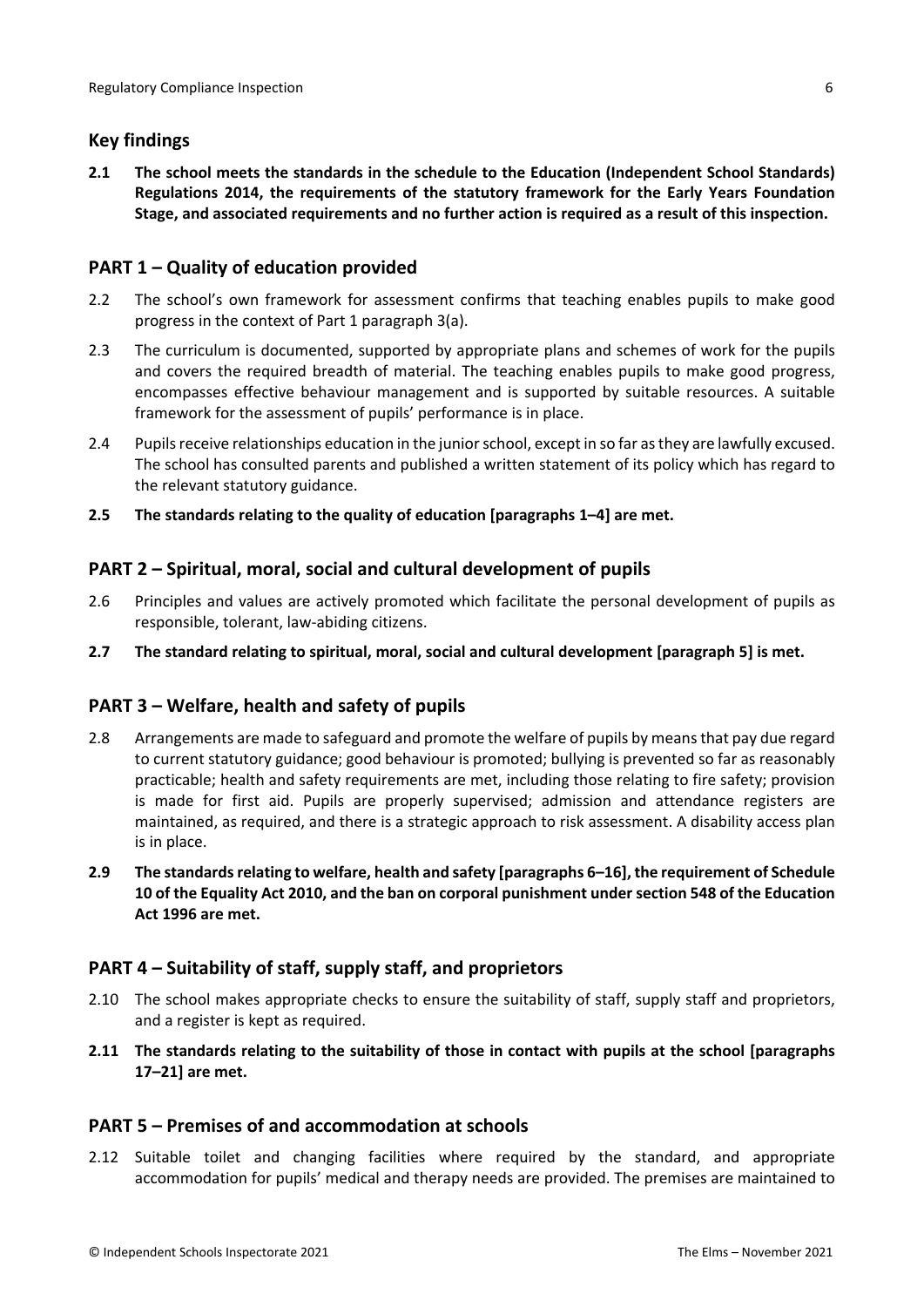a standard commensurate with health and safety; acoustics and lighting are appropriate; water provision is adequate. Suitable outdoor space is provided for physical education and outdoor play.

#### **2.13 The standards relating to the premises and accommodation [paragraphs 22–31] are met.**

### <span id="page-6-0"></span>**PART 6 – Provision of information**

- 2.14 A range of information is published, provided or made available to parents, inspectors and the Department for Education. This includes details about the proprietor, the ethos of the school and the curriculum, and of the school's arrangementsfor admission, behaviour and exclusions, bullying, health and safety, first aid, details of the complaints procedure, and the number of complaints registered under the formal procedure during the preceding school year, and the provision for any with education, health and care plans or English as an additional language. It also includes particulars of the school's academic performance during the preceding school year, inspection reports and (for parents only) a report at least annually of their own child's progress. The safeguarding policy is posted on the school's website.
- **2.15 The standard relating to the provision of information [paragraph 32] is met.**

#### <span id="page-6-1"></span>**PART 7 – Manner in which complaints are handled**

- 2.16 Parental complaints, if any, are handled effectively through a three-stage process, (informal, formal and a hearing before a panel of three, one of whom is independent of the school). Each stage has clear time scales, and at the third stage the panel can make findings and recommendations which are communicated to the complainant. Records are kept appropriately, including of any action taken, whether or not a complaint is successful.
- **2.17 The standard relating to the handling of complaints [paragraph 33] is met.**

#### <span id="page-6-2"></span>**PART 8 – Quality of leadership in and management of schools**

- 2.18 The proprietor ensures that the leadership and management demonstrate good skills and knowledge, and fulfil their responsibilities effectively, so that the other standards are consistently met, and they actively promote the well-being of the pupils.
- **2.19 The standard relating to leadership and management of the school [paragraph 34] is met.**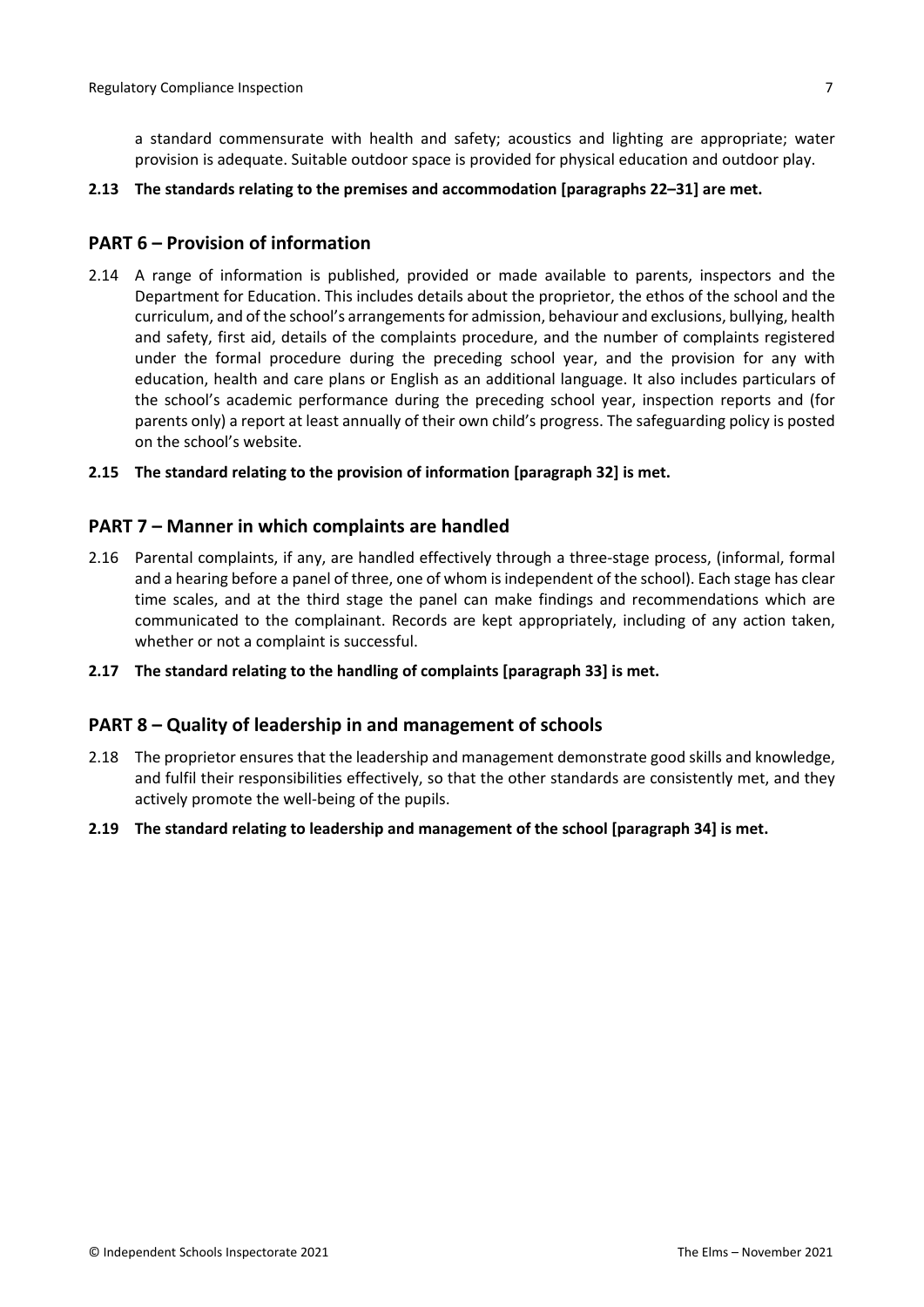#### <span id="page-7-0"></span>**The quality and standards of the Early Years Foundation Stage**

#### <span id="page-7-1"></span>**Overall effectiveness: the quality and standards of the early years provision**

- 2.20 The overall effectiveness of the early years provision is outstanding.
- 2.21 Highly qualified leaders use their experience and understanding of child development to ensure that the EYFS curriculum is carefully planned to achieve the best possible outcomes. The curriculum and care practices meet the needs of all the children who attend, particularly those with SEND.
- 2.22 Children make excellent progress in their learning and development. They are well prepared for the next stage of their education. Children are clearly happy and contented in the setting. Their emotional development benefits from warm, reciprocal relationships with all carers, especially their own key people. Children are secure and much care is taken to nurture their confidence and emotional resilience.
- 2.23 All requirements for children's safeguarding and welfare are fully met. All EYFS leaders and staff understand their own and the setting's responsibilities towards safeguarding and protecting children.
- 2.24 Leaders are committed to a culture of reflective evaluation of practice in order to ensure continuous improvement. As a result, children's education and development progress and advance. The recommendations of the previous inspection report have been implemented.

#### <span id="page-7-2"></span>**Quality of education**

- 2.25 The quality of education is outstanding.
- 2.26 Leaders ensure that an ambitious curriculum is implemented systematically and effectively. Staff plan exciting, enriching and interesting activities, such as resources for the Diwali festival, devised for children to explore texture and pattern using coloured rice and glitter.
- 2.27 Staff take considerable care to ensure resources are effectively used. They devise challenging activities that secure and extend the learning and development of children, including those with identified needs. For example, staff provide attractive resources, such as balls that flash with coloured lights, to encourage and reward reaching and stretching actions made by children with mild delays in physical development. Staff name and count toys, so that even the youngest children become familiar with numbers and sequencing. Language is focused and repeated, so that children consolidate their learning and knowledge.
- 2.28 Children are well prepared for the next stage of their learning as a result of the thoughtful provision of stimulating and developmentally appropriate activities and a calm atmosphere that encourages perseverance. Even the youngest children enjoy being read to and can follow familiar tales with pleasure. The rooms provide inviting cosy corners where children can also choose attractive books to enjoy. Staff ensure that the books on display are in good condition and are limited in number so that the children are not overwhelmed when making choices.

#### <span id="page-7-3"></span>**Behaviour and attitudes**

- 2.29 Behaviour and attitudes are outstanding.
- 2.30 Children were seen confidently exploring the room and were praised when they used resources and equipment in unconventional ways, such as using a variety of hats to catch and hide a ball. Leaders and staff implement their deep understanding of the importance of play to ensure that children develop their understanding of themselves and the world. Children demonstrate the confidence to explore and learn in a warm, appealing and carefully lit environment furnished with natural materials.
- 2.31 Even the youngest children enjoy being involved in interesting activities and show delight when they achieve success. Staff praise children for their engagement and trying their best, such as when children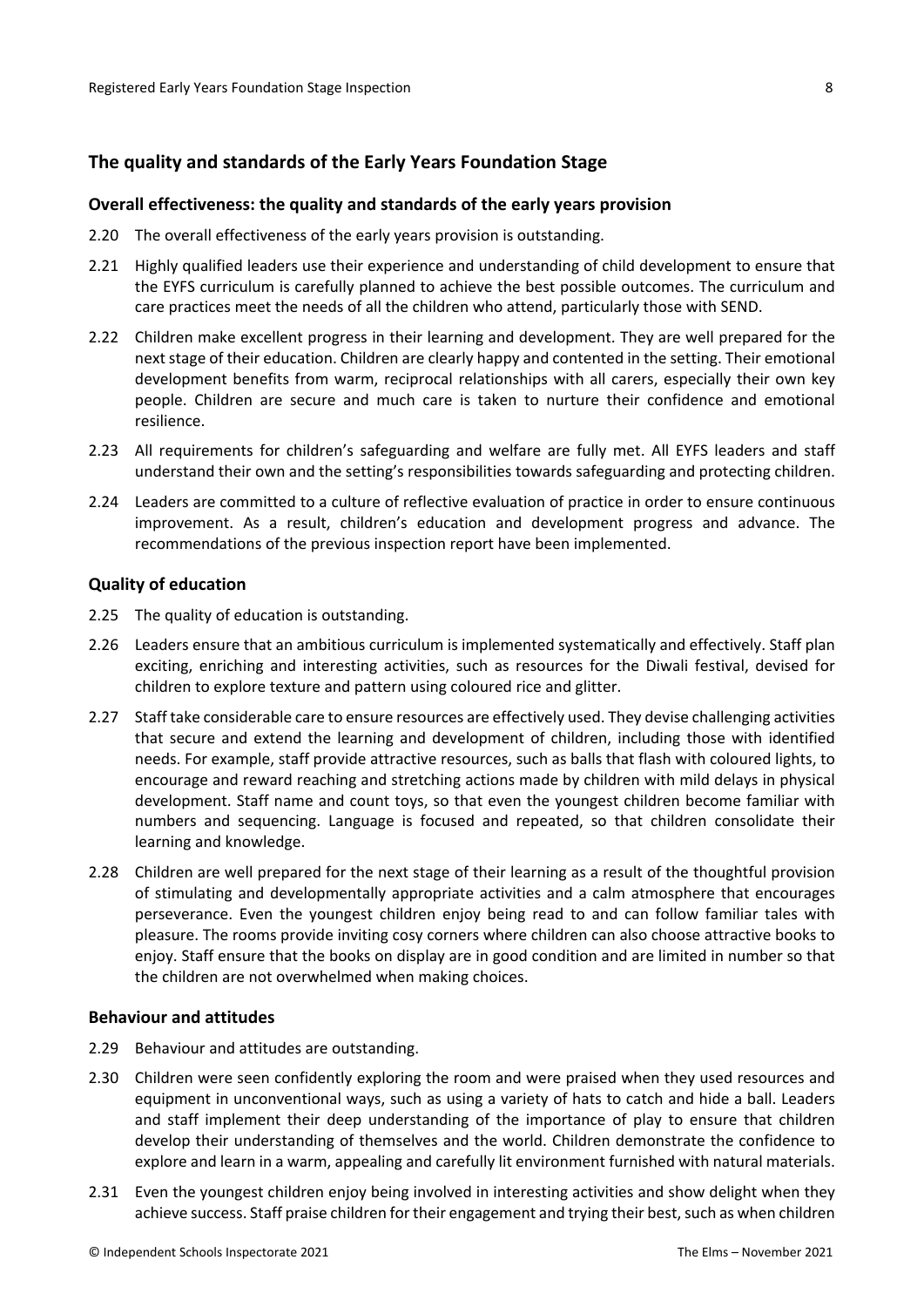were praised for using cutlery correctly during mealtimes. Some children use resources creatively, such as when a child found it fascinating that a wooden spoon could be used to produce sound from a xylophone.

2.32 The setting promotes attendance and staff follow up any unnotified absences meticulously.

#### <span id="page-8-0"></span>**Personal development**

- 2.33 The personal development of children is outstanding.
- 2.34 Children are clearly secure. They happily play alongside others and are beginning to share and react to other children, observed when a small group of children were listening to a story together. Even the youngest baby feels secure and can begin to explore independently. Staff are skilled at quickly responding to children's apprehension orfretfulness and use language and touch for comfort. Children settle promptly to an activity or plaything, and gradually begin to be able to manage their own emotions and behaviour, showing that they feel secure and safe. Key people and staff know the children extremely well. This was seen when a child's key person observed a child becoming anxious and fetched that child's own cuddly toy straight away. The child was soothed and was soon happy to go off and explore the room again.
- 2.35 Activities are designed to develop children's confidence. They are given time to explore and show sustained concentration, such as when a child slowly picked up and observed individual pieces of compost before placing them on a toy road roller. Staff encourage children's achievements and celebrate their successes, for example, finding photos of their friends and attempting their names. Young babies enjoy sharing their photo books with other adults and show delight in recognising their family. This helps foster the positive relationship between home and the setting and contributes to children's emotional security. Children are encouraged to challenge themselves as they play, such as crossing the low 'bridge' in the outdoor area in a variety of ways. Children's relaxed behaviour demonstrates that they are happy and have confidence in their key people and other staff.
- 2.36 Meals are nutritious and suitable for the age group. The youngest children have milk when required. Dietary food preferences and requirements are carefully managed, and children are gently encouraged to try new tastes and textures. Allergy sheets are clearly displayed, and different coloured bowls are used to identify dietary needs. Staff talk to children about the food they are eating, such as talking about the broccoli being tried by young babies. The need for young children to sleep is carefully considered. The youngest babies have a sleep room equipped with cots, while the older toddlers have sleeping mats, where they can nap after their active mornings and lunchtime.
- 2.37 Children have access to an outdoor area with ride on toys and a small sand area. An attractive raised planting bed softens the appearance of the area but is not easily accessible by the children. This limits their opportunities to develop tactile skills and their emotional and imaginative experiences. Risk assessments and checks ensure that all areas are safe. Staff are extremely supportive of children as they play both indoors and outdoors. Children are encouraged to undertake challenging activities. Staff use digital recording devices for record keeping and assessments to share with parents. These are highly valued as a way for parents to understand the experiences of their children.
- 2.38 The setting is highly effective in meeting the personal hygiene needs of the children in their care. Particular attention is given to ensure that the children are always comfortable and changing areas are well equipped and hygienic. This important consideration is undertaken in partnership with parents, who are provided with a helpful guide which provides consistency as children are helped towards independence.
- 2.39 The children in the setting are extremely well prepared to grow up in modern Britain. Diversity is celebrated, as was clearly seen when exciting and stimulating activities were devised to celebrate Diwali, which occurred during the inspection. Stories, illustrations and toys represent varying ethnicities, while realistic small dolls allow the children to become familiar with a range of disabilities, thus responding to the recommendation of the previous inspection.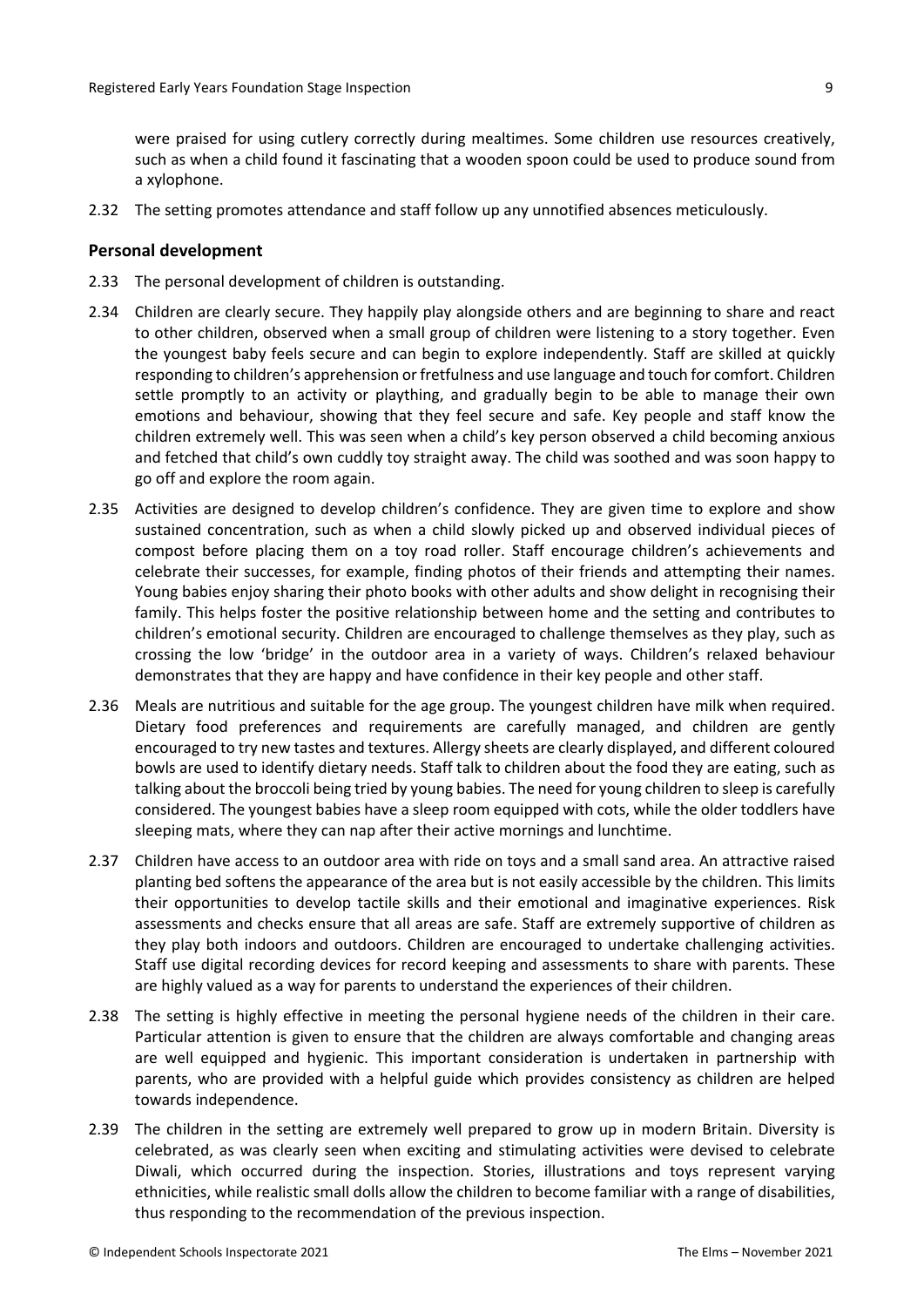#### <span id="page-9-0"></span>**Leadership and management**

- 2.40 Leadership and management are outstanding.
- 2.41 Leaders have a highly ambitious vision to provide the best possible outcomes for the children in their care. Policies and practices are comprehensive and thorough, meeting all statutory and advisory requirements, including training for staff on digital safety. Education plans are carefully researched, implemented and evaluated so that children benefit from a well thought out curriculum. Careful assessment enables the rapid identification of any delays or gaps, so that all children, including those with SEND, make excellent progress.
- 2.42 Leaders ensure that all who work with the children are highly qualified and share the values of the setting. Leaders make time and resources available for the professional development of everyone working with the children and many staff are actively pursuing further qualifications. Leaders encourage staff to be reflective and to engage with the work of researchers and experts so that all practices and protocols are of the highest standards. Practice is based on firm theoretical and practical foundations that enable continuous improvements in the teaching and care of Early Years children.
- 2.43 Professional development is a strength of the setting. Policies and procedures are aspirational and shared effectively throughout the setting. Staff are knowledgeable about the aims, methods and desirable outcomes of the care and learning programmes. Staff have a thorough understanding of EYFS statutory requirements, responsibilities for safeguarding, welfare, learning and development.
- 2.44 Staff speak highly of their one-to-one meetings with leaders and the continuing support that they receive about their own well-being and professional roles. Leaders encourage staff to further their own education, and staff value the opportunities that they are offered. They particularly appreciate the high staff-to-child ratios that enable them to have close relationships with the children in their care.
- 2.45 Leaders know the children in the setting extremely well and are assiduousin supporting staff and their provision of suitable activities and support for all. This includes those children with SEND and children transitioning to the next room. Leaders work hard to help parents and the community to contribute to the setting. Local authority advisors are welcomed to monitor and support, producing consistently positive reports.
- 2.46 Leaders meet governors regularly to discuss the setting and the resources required to fulfil their ambitious plans to further improve the education and care of the children. They pay meticulous attention to all statutory and other requirements for the EYFS, those related to safeguarding, including the Prevent duty, and safer recruitment.

#### <span id="page-9-1"></span>**Compliance with statutory requirements**

**2.47 The school's registered provision for childcare meets the requirements of the Childcare Act 2006 and no action is required.**

#### <span id="page-9-2"></span>**Recommendation for further improvement**

The school is advised to make the following improvement to its provision for children in the early years.

 Ensure that the outdoor area contributes to the development of children's tactile skills and their emotional and imaginative experiences by increasing opportunities for sensory play.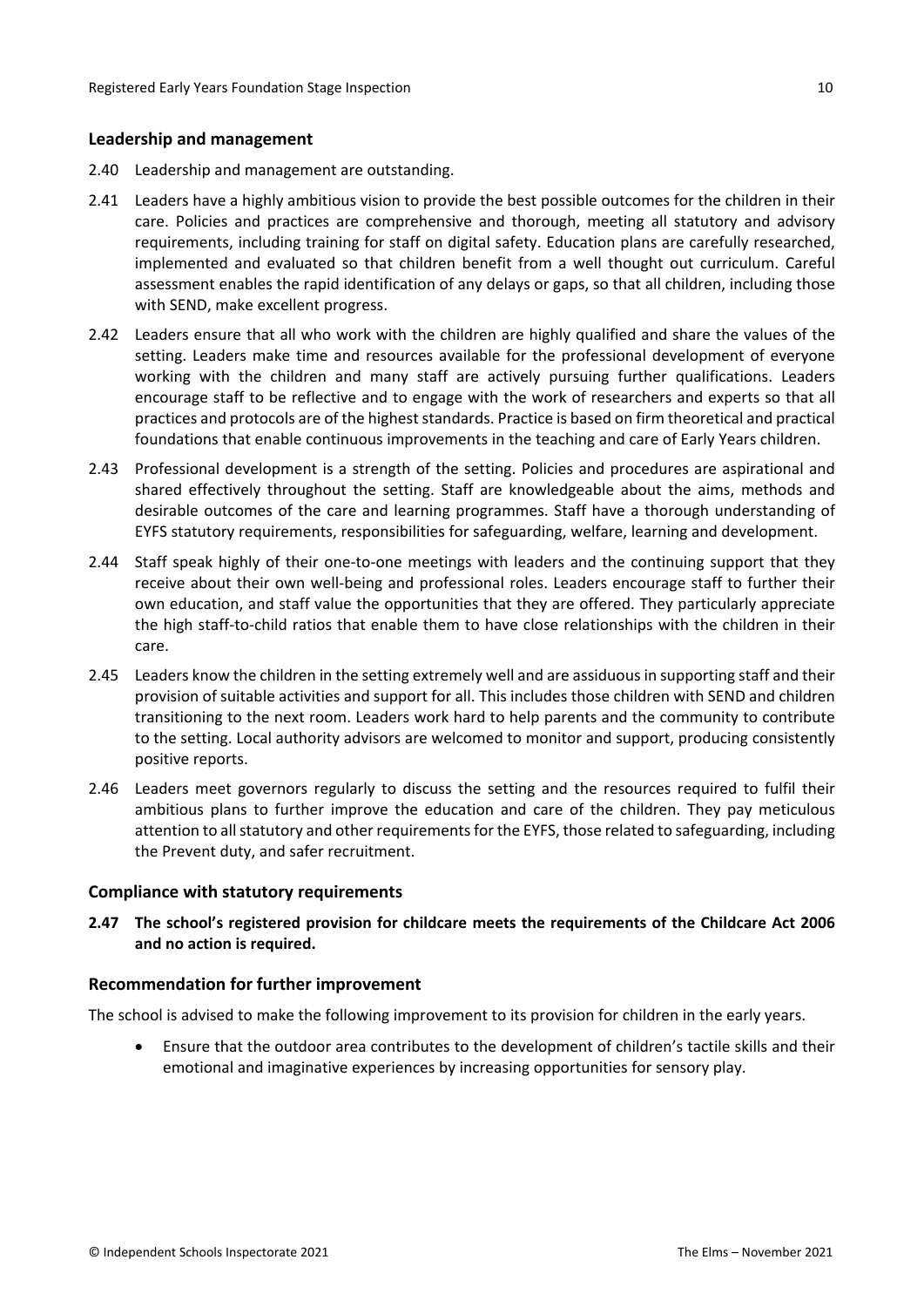# <span id="page-10-0"></span>**3. Educational Quality Inspection**

## <span id="page-10-1"></span>**Preface**

**The EDUCATIONAL QUALITY inspection reports on the quality of the school's work**. It focuses on the two key outcomes:

- The achievement of the pupils, including their academic development, and
- The personal development of the pupils.

### **The headline judgements apply one of the ISI descriptors 'excellent', 'good', 'sound' or 'unsatisfactory'.**

Where necessary, National Curriculum nomenclature is used to refer to year groups in the school. Where the school's own names differ from those used nationally, the details are given in the table below:

| School name                                                             | National Curriculum name |
|-------------------------------------------------------------------------|--------------------------|
| 0-2 Caterpillars (Baby room 1, Baby room 2,  <br>for children aged 0-2) | Nursery                  |
| Butterflies (for children aged 2 to 3)                                  | <b>Nursery</b>           |
| Pre-school (for children aged 3 to 4)                                   | <b>Nursery</b>           |

# <span id="page-10-2"></span>**Key findings**

- 3.1 The quality of the pupils' academic and other achievements is excellent.
	- Pupils make strong progress throughout the school and reach an excellent level of attainment.
	- Pupils' knowledge, skills and understanding are well developed for their age across the curriculum.
	- Pupils of all ages, including children in the EYFS, are highly effective communicators, benefitting from a wide range of opportunities to develop their speaking and listening.
	- Pupils show excellent attitudes to learning, working collaboratively and providing mutual support in and out of lessons.
- 3.2 The quality of the pupils' personal development is excellent.
	- Pupils have excellent levels of self-knowledge, resilience and perseverance.
	- Pupils have a very strong sense of right and wrong and show particular awareness of their responsibility as global citizens.
	- Pupils' social awareness is excellent, as reflected by the harmonious and respectful relationships that characterise the school environment.
	- Pupils demonstrate an excellent understanding of how to keep healthy and safe, particularly when online.

# <span id="page-10-3"></span>**Recommendation**

- 3.3 In the context of the excellent outcomes, the school might wish to consider the following improvement:
	- Strengthen pupils' information and communication technology (ICT) skills, by providing more opportunity to develop and apply these skills in their learning across the curriculum.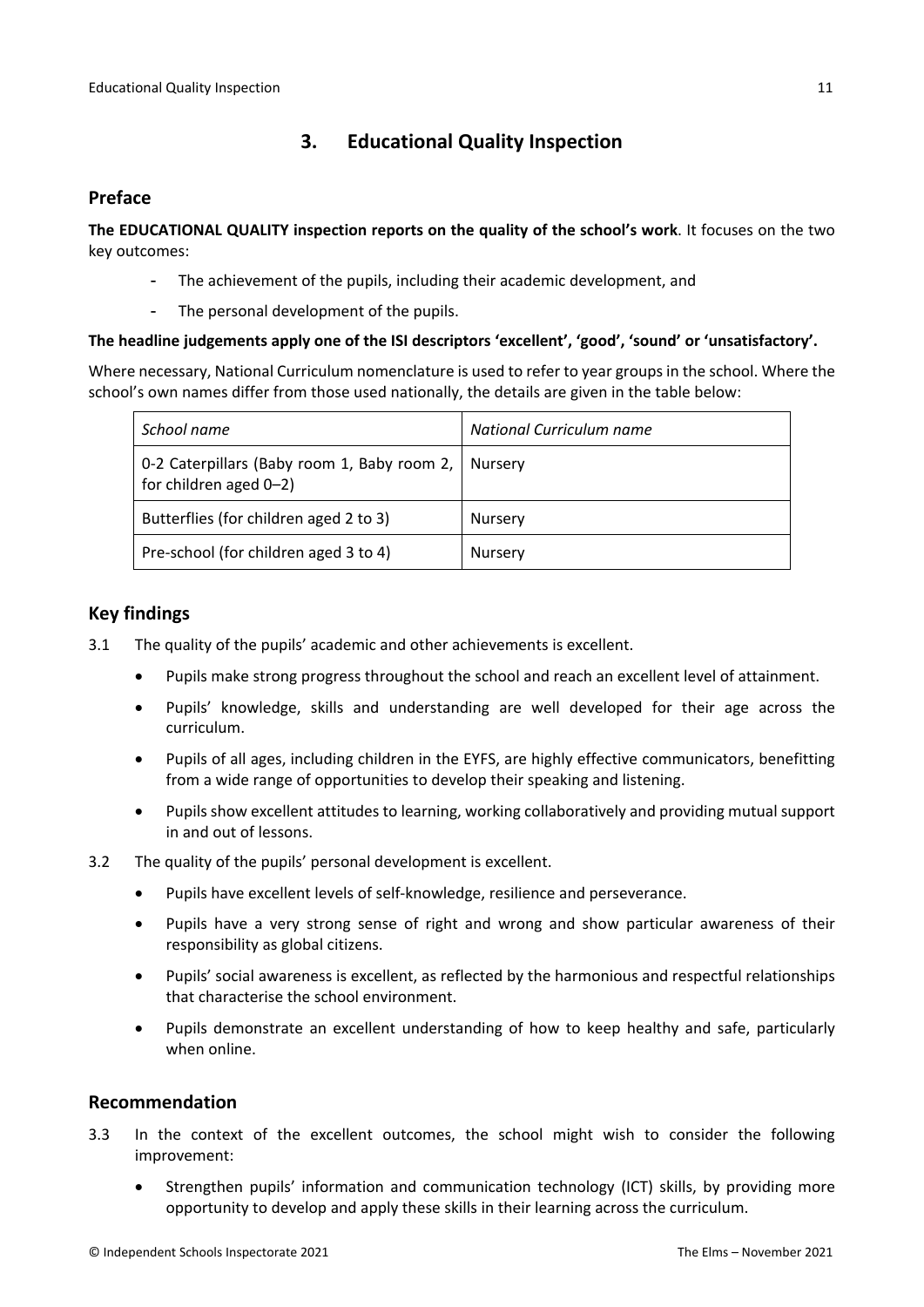### <span id="page-11-0"></span>**The quality of the pupils' academic and other achievements**

- 3.4 The quality of the pupils' academic and other achievements is excellent.
- 3.5 Pupils' attainment is excellent overall. This is a significant achievement given the context of recent disruption during COVID-19 restrictions. Pupils achieve excellent results in their entry examinations to senior school and regularly win academic, sports, music and art scholarships. All parents who responded to the pre-inspection questionnaire agreed that teaching, including online provision, enabled their child to make progress. The pupils benefit from strong support from Trent College Limited, financially and in the allocation of resources to meet curricular and co-curricular learning needs. Leaders have established a positive and vibrant atmosphere that enables the needs of all groups of pupils to be met. A large majority of Reception pupils attained good levels of development in the 2019 early years profile assessments, and many have exceeded them. Across the rest of the school, pupils of all abilities make rapid progress, as seen from their work in books and on display and lesson observations. Pupils with SEND and those with EAL make excellent progress from their starting points because they are well supported in class and given effective specialist help. The most able pupils make excellent progress because they are provided with additional challenge that is well matched to their ability.
- 3.6 All pupils who responded to the questionnaire agreed that their teachers know their subjects well and help them learn. As a result, pupils are confident in their learning and demonstrated a high level of enjoyment and engagement across the curriculum. Younger pupils develop and apply their creative design skills during woodland learning. For example, they used sticks and leaves to represent displays for bonfire night and Diwali, both of which occurred during the inspection week. They enthusiastically described how cones and coloured pipe cleaners produced rainbow fireworks. Older pupils talked enthusiastically about recent graffiti artist sessions and how this helped develop their creative talents to make a canvas incorporating the school's values. In a modern foreign languages lesson, young pupils read and listened to the book *Je m'habille et je te croque!* and spoke about items of clothing with excellent accents. In an art lesson for slightly older pupils, the well-structured learning, ensured that all pupils confidently aimed to achieve the final objective of a silk picture. Pupils develop new sporting skills very effectively because of a range of sporting clubs and specialist teaching. Pupils across year groups talked enthusiastically about the design and technology projects they have already completed and evaluated. For example, the oldest pupils consistently developed skills and techniques from wire bending to soldering circuit boards for a steady hand buzzer game.
- 3.7 EYFS children speak in full sentences and hold sophisticated conversations for their age with adults and other children. They quickly learn letters and their sounds. This enables them to break down new and difficult words confidently. By the end of the EYFS, most children can read and understand simple sentences. They demonstrate early reading skills as they share well-known stories and tales. Younger pupils use their phonic knowledge to write their own sentences, spelling most familiar words correctly and making sensible attempts at new ones. Pupils across the school read widely and to a high standard. They develop an early love of books through access to appropriate year group libraries. As a result, pupils read with fluency, comprehension and expression advanced for their age. Pupils are highly articulate and have excellent listening skills. They listen carefully to each other and can express their thoughts and ideas clearly and concisely. Pupils communicate well demonstrating effective use of highly developed expressive and subject vocabulary. They are confident in using advanced writing skills in other subjects. For example, in a history lesson, older pupils ably recounted their knowledge and understanding of the gunpowder plot and its impact on life today. The oldest pupils refined sentence starters and synonyms to improve their writing skills. The most able are constantly challenged to apply a range of tools to extend their writing. As a result, they step up to the challenge, flourish and make excellent progress.
- 3.8 Pupils demonstrate a variety of advanced study skills which they use across the curriculum, including the ability to analyse text and confidently hypothesise. They apply these skills to new situations. Pupils' excellent observation, investigation, analysis and prediction skills are apparent in work produced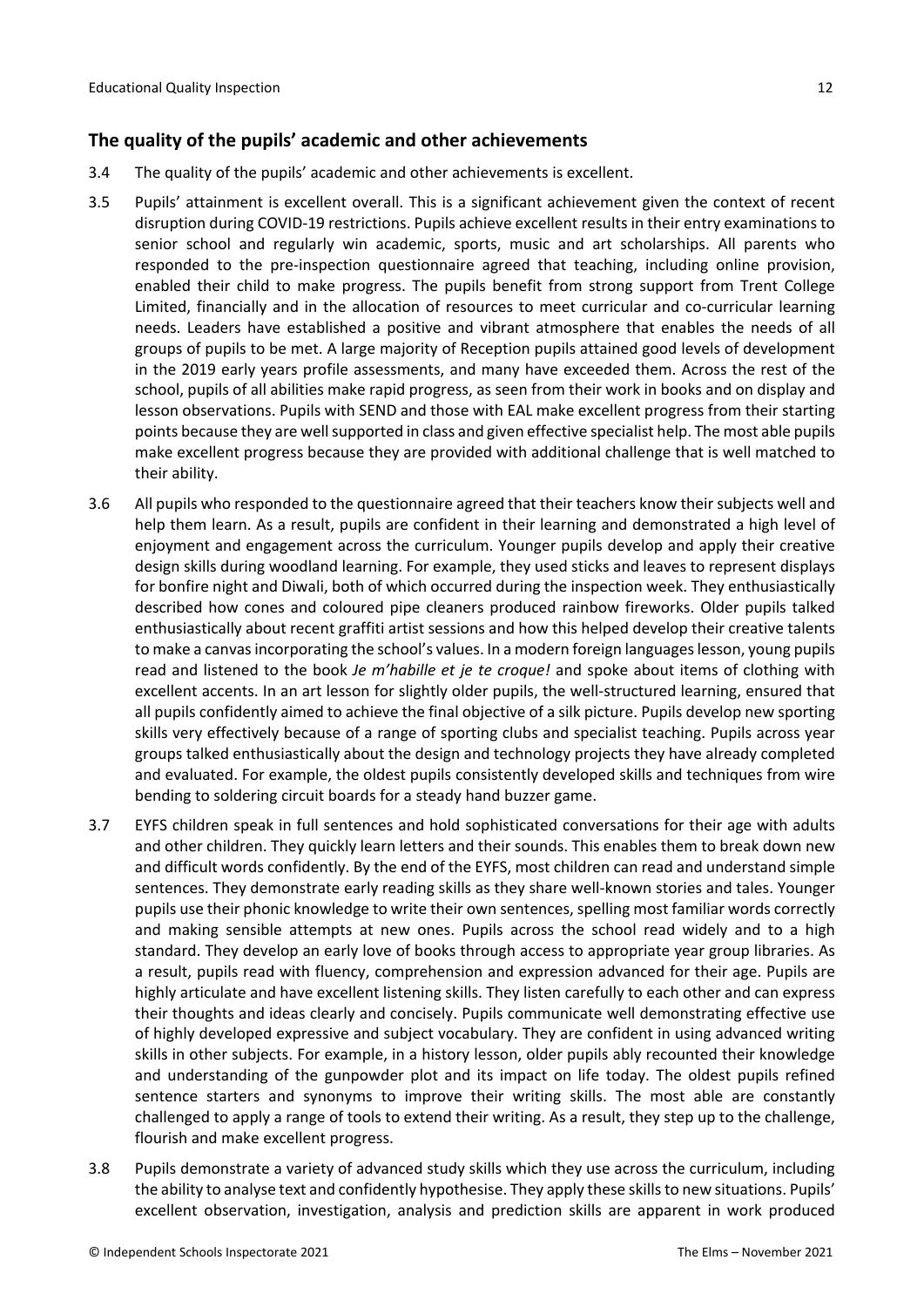during the recent science, technology, engineering and mathematics (STEM) activities that have taken place. Pupils pose scientific questions and set up tests to investigate them. Peer marking in mathematics is of a very high quality, demonstrating pupils' ability to critique the work of others, highlighting positive traits as well as offering suggestions for improvements. Older pupils enthusiastically generate patterns and images on tilesto create a polyprint abstract in the artistic style of Haring figures. They challenge each other very effectively during paired and group work in design and technology.

- 3.9 Sporting successes are many, with music and performing arts significant strengths of the school. Male and female pupils enjoy success in sports tournaments at regional and national level. This includes hockey, netball, gymnastics, and swimming. Pupils have achieved individual success in reaching the IAPS national swimming final. Under–11 male pupils have reached the 2021/22 national football finals with some playing for club football league academies. Individual pupils have achieved regional success in tennis, karting and equestrianism, and have been selected for national running teams. A large majority of pupils achieve musical success in graded examinations, including some as high as Grade 7. Thisis because music is a strong feature of pupils' education, with a very large majority of pupils across Years 3 to 6 playing instruments, including orchestral instruments. A large majority of entrants for speech and drama examinations pass with distinction, and the rest achieve merit.
- 3.10 Pupils of all ages are confident and skilled in mathematics. By the end of the EYFS, children are able to halve or double numbers up to 20. Across the school, pupils are adept at number work and problem solving in mathematics. They respond well to the challenge of instantly recalling number facts as they tackle mathematical problems. For example, older pupils' books show a proficient use of different operations to solve a range of word problems. They demonstrate resilience to try again if a calculation is not right first time, using a 'purple pen' to correct errors. Pupils in the middle of the school showed a deep understanding of equivalent fractions. Older pupils confidently outlined their use of brackets, indices, multiplication, addition and subtraction to prioritise their actions when tackling multi-step word problems. Pupils apply their highly competent numeracy skills effectively in a range of other subjects, such as in science and design and technology.
- 3.11 Pupils, including the oldest, demonstrate good ICT skills. They can use software confidently to manipulate information and present their work. However, not all pupils apply such skills well across the curriculum or use digital programming, as a result of insufficient opportunity to do so. Younger pupils show competent skills with keyboards to produce extended sentences from clauses to describe the images they have selected. Older pupils use technology in other subject areas to develop communication skills. For example, in history, the oldest pupils were asked to research aspects of World War Two. This allows pupils to share ideas effectively and learn from each other.
- 3.12 Pupils' attitudes to learning are exemplary. They are keen, enthusiastic and eager to set themselves challenging personal learning goals. Thisisreflected in pupils' excellent motivation to learn, their thirst for knowledge and deeper understanding. The school's values of kindness, respect, courage, honesty and appreciation are central to how pupils approach learning. Their inquisitive approach to finding out as much as possible is evident, as is their delight at discovering new knowledge and facts. For example, young pupils talked about coins and change from a pound enthusiastically with partners in mathematics. The oldest pupils eagerly discover new aptitudes as they participate in the school's *Endeavour Award*, a combination of knowledge enquiry and skills development. These characteristics, alongside achievement and resilience, are celebrated in assembly.

### <span id="page-12-0"></span>**The quality of the pupils' personal development**

- 3.13 The quality of the pupils' personal development is excellent.
- 3.14 Pupils demonstrate very high levels of self-confidence and self-esteem. They are willing to express their thoughts and feelings and recognise that making mistakes is an integral part of learning. Leaders have ensured that the school is extremely caring and inclusive. Pupils are valued asindividuals and the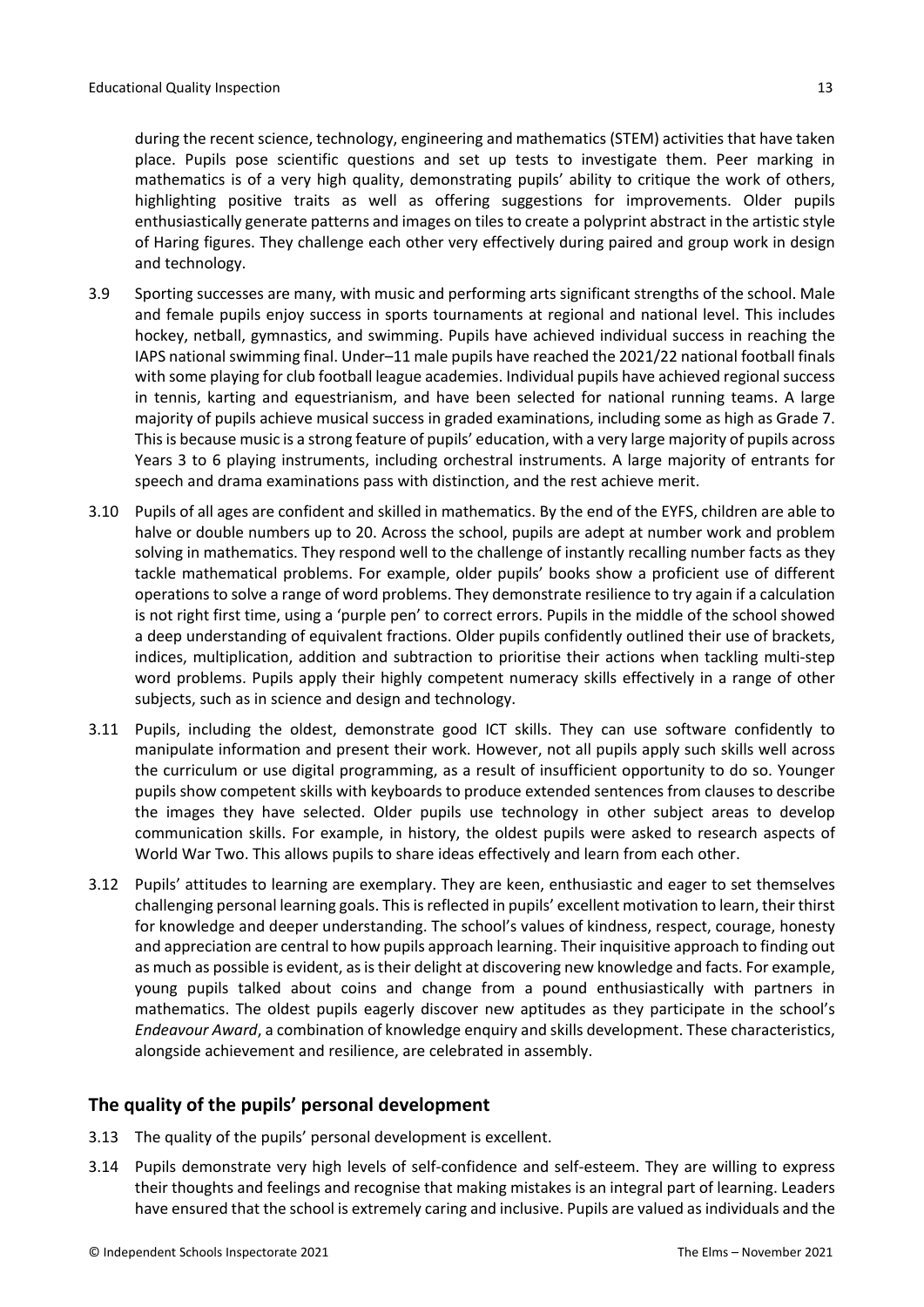school's *Celebration of Diversity* programme means that they are able to access all that the school has to offer. Leaders ensure that the school's values underpin the ethos and mesh very well with British values. Pupils understand these values and make a strong contribution to the vibrant atmosphere that prevails. EYFS children's relationships with adults are excellent. Younger pupils behave very well and develop a good degree of independence. They become confident, creative, and persevering learners. Across the rest of the school, pupils demonstrate excellent self-understanding as they confidently articulate their thoughts, feelings, and opinions. They have an intellectual curiosity they are keen to share and an ability to think and learn for themselves. Pupils who study music and performing arts show highly developed confidence when performing, demonstrating resilience in their practice and excellent social skills during ensembles and concerts, as seen in records of these scrutinised by the inspectors. The school prepares young people for secondary education and life in modern Britain very well.

- 3.15 Pupils develop a keen awareness of the impact of their decisions on others through the opportunities they are offered for teamwork and personal reflection. Supportive environments enable even the youngest pupils to take responsibility for their own actions as staff provide non-judgemental support. The school council leads change within the school. For example, they have reviewed school dinners, feeding back information to the catering manager about how the lunch menu can be made more appealing. Pupils thrive on the opportunities to make decisions for themselves and make good choices in managing their own behaviour.
- 3.16 Pupils have a highly developed appreciation of the non-materialistic aspects of life and demonstrate keen aesthetic and cultural awareness. Younger pupils, as they enter for registration, and attend the Infant assembly, listen with interest to the achievements of other pupils. Woodland environmental activities enable the pupils to have a strong understanding of nature. Pupils respect the chapel as a calm, reflective space. Pupils designed the school's wild garden to create a peaceful area for others to enjoy. They understand from a very young age the importance of listening to the views of others. This enables them to demonstrate strong levels of empathy.
- 3.17 Pupils have an excellent understanding of right from wrong and have positive relationships with each other. They create classrules, and they sign up to this charter, challenging each other to abide by what has been agreed. Pupils are very aware of the consequences of poor behaviour and are given reflection time when a red card is received to consider what could have been done differently. They are keen to learn to become responsible citizens of the community and show respect for democratic processes, such as when voting for charities. Pupils talk fondly about taking the lead to raise funds.
- 3.18 Relationships between staff and pupils are respectful and positive. Pupils are reflective, caring and understand the importance of treating each other with kindness. They consistently work together collaboratively and effectively either as partners or in small groups. For example, during Year 4 STEM problem solving activities, they wanted to help the environment as best as they could, including through class litter clearing sessions. They are polite, encouraging and understanding towards each other. For example, pupils walked calmly and quietly to and from assembly and listened intently as pupils across Years 3 to 6 shared and celebrated recent achievements. Pupils are positive about the school's systems of rewards and sanctions and work hard to give of their best. Pupils are respectful and tolerant of others and are keen to help others through their roles of responsibility. Head pupils, digital leaders and assistants help with information technology, and buddy initiatives support pupils who value extra reassurance. There are anti-bullying ambassadors who ensure the well-being of their peers and play leaders in Year 5 who help support younger pupils at break times.
- 3.19 Pupils demonstrate a very strong awareness of the needs of others, and they are sensitive to the needs of those less fortunate than themselves. They contribute positively to a local community charity that raises money for children and families across the world. Reception pupils go to the local care home at Christmas and the choir uses its excellent music skills to sing at a local store. Pupils are recognised as individuals and feel their opinions are listened to and valued. Their excellent behaviour reflects their feeling of pride at being a member of the whole school community. Year 6 pupils show high levels of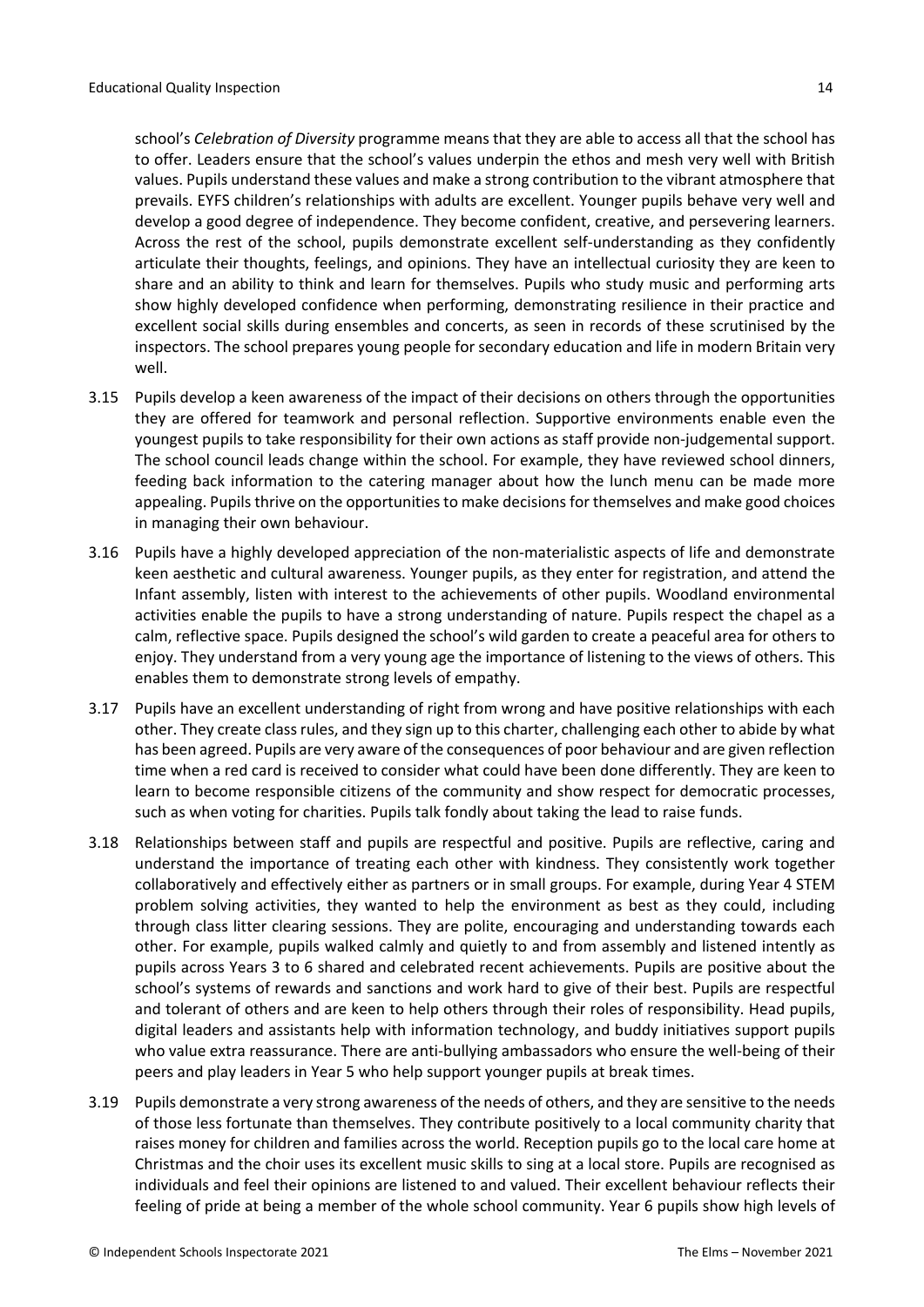empathy when completing the personal development and community sections of the *Endeavour Award*.

- 3.20 The school achieves a seamless cultural harmony in which all pupils say they are equally recognised and valued. They exhibit a deep level of understanding, appreciation and respect for each other and for people from other countries and with different beliefs. Almost all parents, in response to the online questionnaire, said that the school actively promotes values of democracy, respect, and tolerance of others. Pupils from different backgrounds and with different abilities play happily together. In discussions with inspectors, they say that there are no barriers to friendship. They respect and value diversity within society. Pupils contributed a significant number of their own ideas during a *Global Event Day* that celebrated different cultures. Some dressed in the costume of their heritage, learned topical poetry, music and dancing with each year group focused on a different country. During the inspection, pupils of all ages demonstrated an excellent understanding about the victory of light over darkness when celebrating the Diwali festival.
- 3.21 Adults across the school provide high levels of nurture and support. Pupils are looked after well. Leaders and staff make sure that pupils are safe and know how to stay safe. All parents who responded to the questionnaire agreed that their children learn in a safe environment and that there is a proper level of supervision throughout the school day. Pupils know that they can talk to an adult if they are concerned about anything. They have excellent, age-appropriate knowledge about risks and how to avoid them. Visits from emergency services, together with personal, social, and health education lessons, inform pupils about personal safety issues. Consequently, pupils have a well-developed understanding about road, water and internet safety. All pupils who responded to the questionnaire said that they understand how to stay safe when online. Pupils who spoke to inspectors confidently described how to keep themselves safe when using the internet. They know they need to be thirteen years of age or older before they can access many of the different social media accounts. Pupils have an excellent understanding of how to lead safe, healthy and balanced lifestyles. They make sensible choices regarding healthy eating. Pupils understand the importance of regular exercise and how it contributes positively to their personal well-being and mental health.